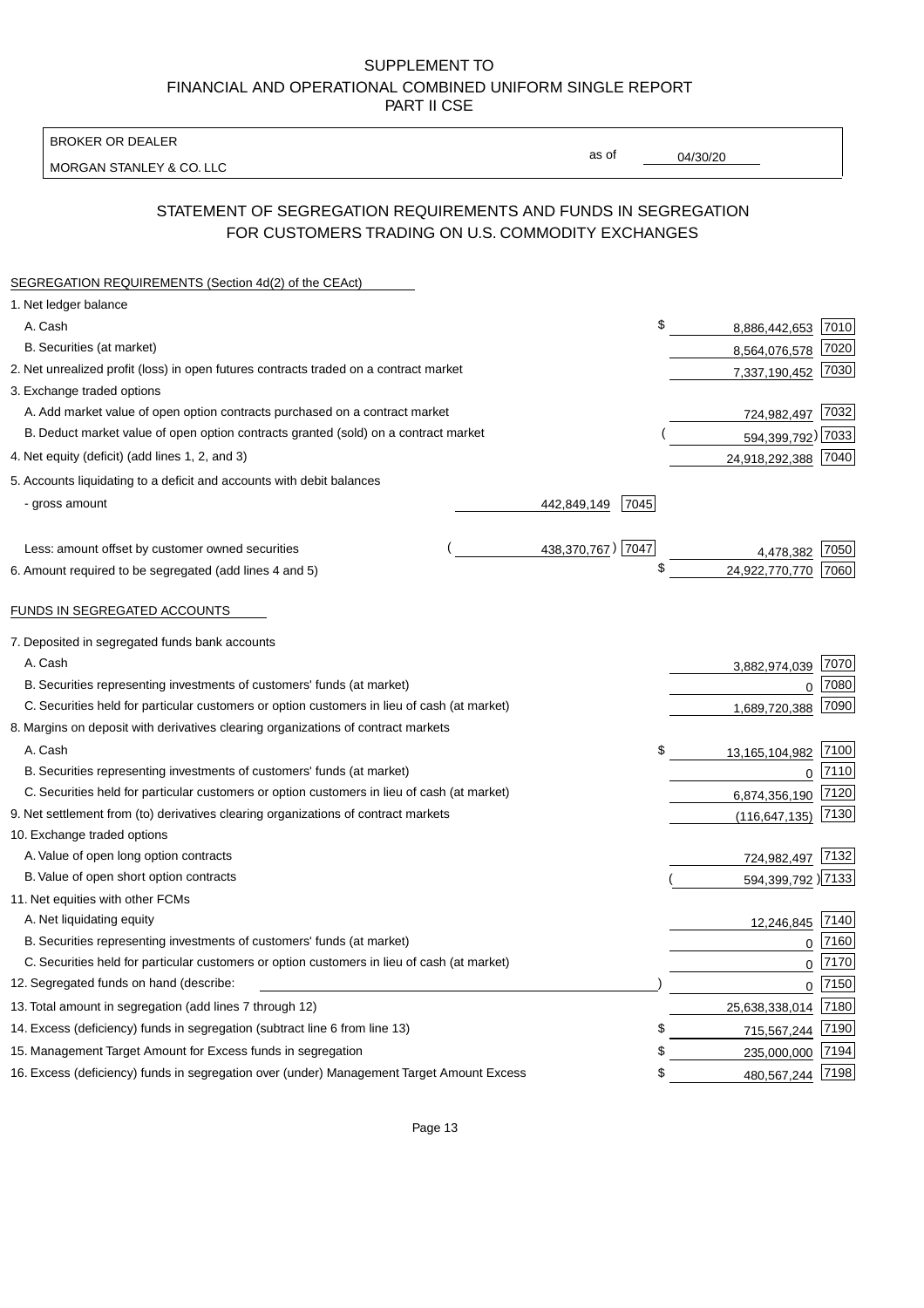| <b>BROKER OR DEALER</b>                                                                                  |                | as of |          |           |
|----------------------------------------------------------------------------------------------------------|----------------|-------|----------|-----------|
| MORGAN STANLEY & CO. LLC                                                                                 |                |       | 04/30/20 |           |
| STATEMENT OF SEGREGATION REQUIREMENTS AND FUNDS IN SEGREGATION<br>FOR CUSTOMERS' DEALER OPTIONS ACCOUNTS |                |       |          |           |
| 1. Amount required to be segregated in accordance<br>with Commission regulation 32.6                     |                | \$    |          | 7200      |
| 2. Funds in segregated accounts                                                                          |                |       |          |           |
| A. Cash                                                                                                  | \$<br>$\Omega$ | 7210  |          |           |
| B. Securities (at market)<br>C. Total                                                                    | $\Omega$       | 7220  |          | 7230<br>∩ |
| 3. Excess (deficiency) funds in segregation                                                              |                |       |          |           |
| (subtract line 2.C from line 1)                                                                          |                |       |          | 0 7240    |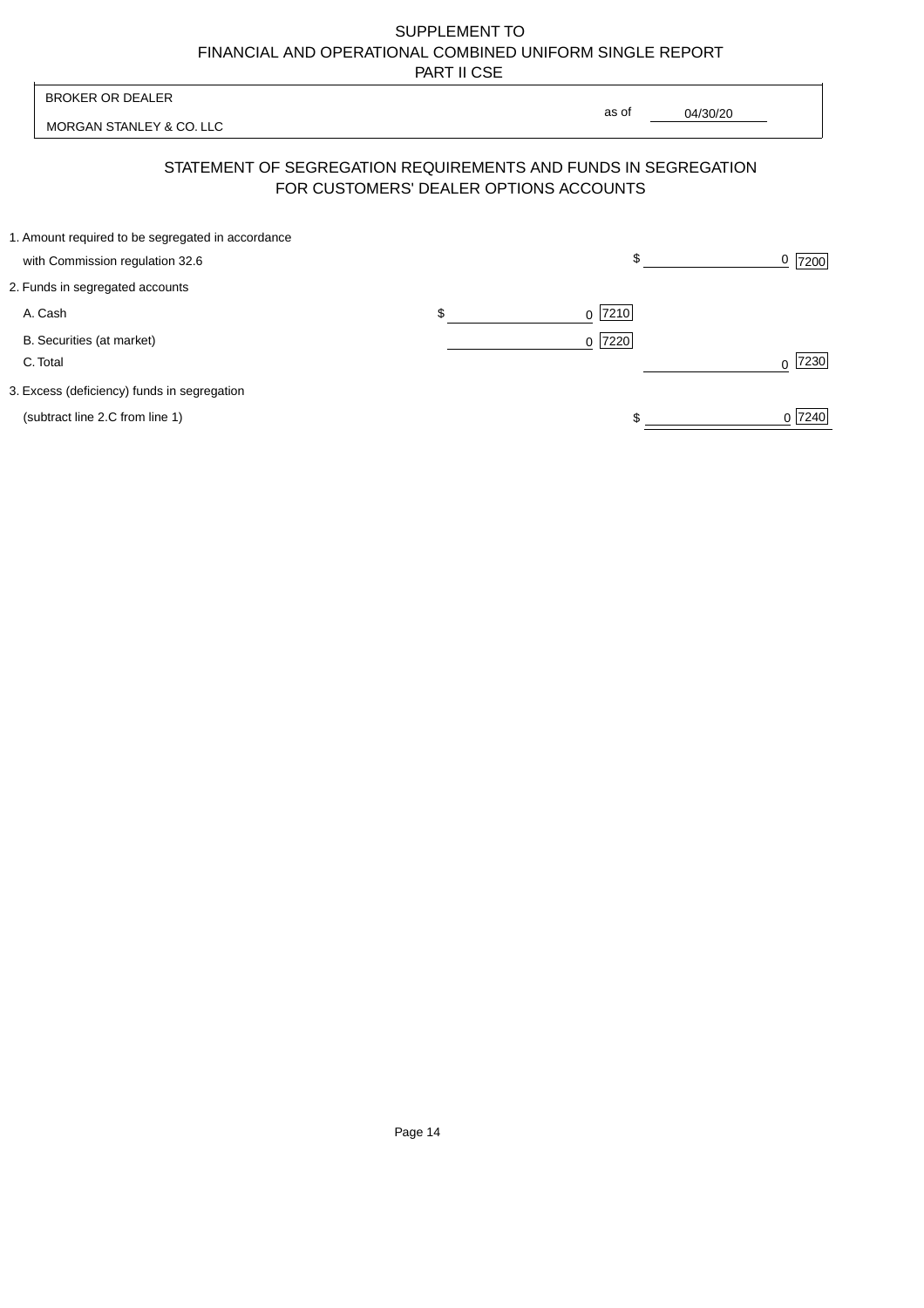PART II CSE

| BROKER OR DEALER         |       |          |
|--------------------------|-------|----------|
|                          | as of | 04/30/20 |
| MORGAN STANLEY & CO. LLC |       |          |

## STATEMENT OF SECURED AMOUNTS AND FUNDS HELD IN SEPARATE ACCOUNTS PURSUANT TO COMMISSION REGULATION 30.7

#### FOREIGN FUTURES AND FOREIGN OPTIONS SECURED AMOUNTS

| Amount required to be set aside pursuant to law, rule or regulation of a foreign government<br>or a rule of a self-regulatory organization authorized thereunder |  |                     | \$<br>0             | 7305 |
|------------------------------------------------------------------------------------------------------------------------------------------------------------------|--|---------------------|---------------------|------|
| 1. Net ledger balance - Foreign Futures and Foreign Option Trading - All Customers                                                                               |  |                     |                     |      |
| A. Cash                                                                                                                                                          |  |                     | \$<br>4,421,798,295 | 7315 |
| B. Securities (at market)                                                                                                                                        |  |                     | 2,808,618,155       | 7317 |
| 2. Net unrealized profit (loss) in open futures contracts traded on a foreign board of trade                                                                     |  |                     | (76, 311, 839)      | 7325 |
| 3. Exchange traded options                                                                                                                                       |  |                     |                     |      |
| A. Market value of open option contracts purchased on a foreign board of trade                                                                                   |  |                     | 13,700,199          | 7335 |
| B. Market value of open contracts granted (sold) on a foreign board of trade                                                                                     |  |                     | (17, 313, 910)      | 7337 |
| 4. Net equity (deficit) (add lines 1. 2. and 3.)                                                                                                                 |  |                     | \$<br>7,150,490,900 | 7345 |
| 5. Accounts liquidating to a deficit and accounts with                                                                                                           |  |                     |                     |      |
| debit balances - gross amount                                                                                                                                    |  | 7351<br>214,917,957 |                     |      |
| Less: amount offset by customer owned securities                                                                                                                 |  | 206,785,843) 7352   | 8,132,114           | 7354 |
| 6. Amount required to be set aside as the secured amount - Net Liquidating Equity Method (add lines 4 and 5)                                                     |  |                     | \$<br>7,158,623,014 | 7355 |
| 7. Greater of amount required to be set aside pursuant to foreign jurisdiction (above) or line 6.                                                                |  |                     | \$<br>7,158,623,014 | 7360 |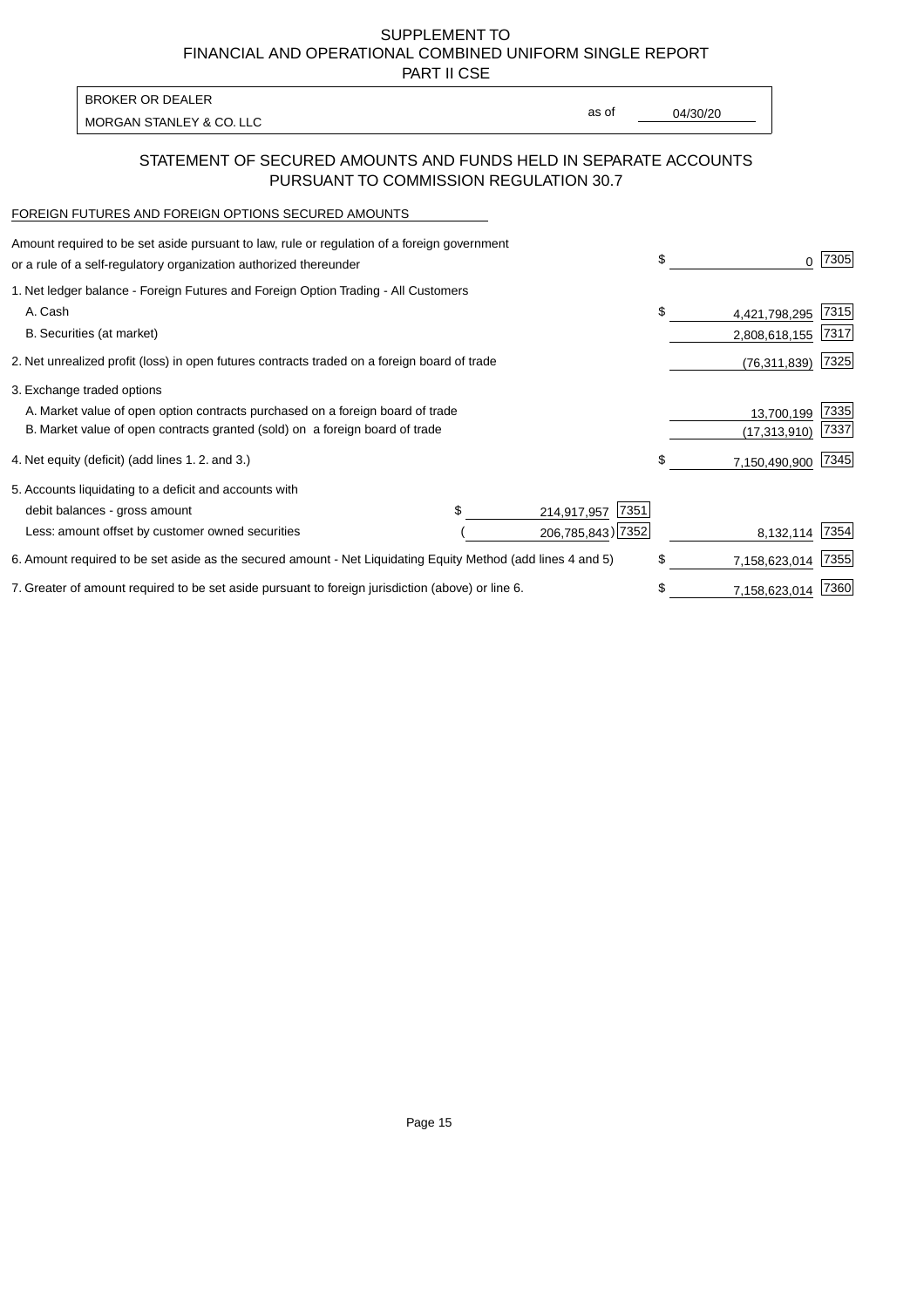BROKER OR DEALER

MORGAN STANLEY & CO. LLC

04/30/20 as of

# STATEMENT OF SECURED AMOUNTS AND FUNDS HELD IN SEPARATE ACCOUNTS PURSUANT TO COMMISSION REGULATION 30.7

#### FUNDS DEPOSITED IN SEPARATE REGULATION 30.7 ACCOUNTS

| 1. Cash in banks                                                                              |                                    |                         |
|-----------------------------------------------------------------------------------------------|------------------------------------|-------------------------|
| A. Banks located in the United States                                                         | \$<br>613,752,276 7500             |                         |
| B. Other banks qualified under Regulation 30.7                                                |                                    |                         |
| 7510<br>Name(s):                                                                              | 166,399,482 7520 \$                | 780, 151, 758 7530      |
| 2. Securities                                                                                 |                                    |                         |
| A. In safekeeping with banks located in the United States                                     | \$<br>782,049,490 7540             |                         |
| B. In safekeeping with other banks qualified under Regulation 30.7                            |                                    |                         |
| 7550<br>Name(s):                                                                              | $0$  7560                          | 782,049,490 7570        |
| 3. Equities with registered futures commission merchants                                      |                                    |                         |
| A. Cash                                                                                       | \$<br>11,618,302 7580              |                         |
| <b>B.</b> Securities                                                                          | $0$  7590                          |                         |
| C. Unrealized gain (loss) on open futures contracts                                           | 7600<br>2,442,957                  |                         |
| D. Value of long option contracts                                                             | $0$ 7610                           |                         |
| E. Value of short option contracts                                                            | $0)$ 7615                          | 14,061,259 7620         |
| 4. Amounts held by clearing organizations of foreign boards of trade                          |                                    |                         |
| Name(s):<br>7630                                                                              |                                    |                         |
| A. Cash                                                                                       | \$<br>$0$  7640                    |                         |
| <b>B.</b> Securities                                                                          | 0 7650                             |                         |
| C. Amount due to (from) clearing organizations - daily variation                              | 7660<br>0                          |                         |
| D. Value of long option contracts                                                             | 0 7670                             |                         |
| E. Value of short option contracts                                                            | $0$ ) 7675                         | $0^{7680}$              |
| 5. Amounts held by members of foreign boards of trade<br>7690<br>Name(s):                     |                                    |                         |
| A. Cash                                                                                       | \$<br>3,933,411,705 7700           |                         |
| <b>B.</b> Securities                                                                          | 2,026,568,666 7710                 |                         |
| C. Unrealized gain (loss) on open futures contracts                                           | (78,754,796) 7720                  |                         |
| D. Value of long option contracts                                                             | 13,700,199 7730                    |                         |
| E. Value of short option contracts                                                            | $(17,313,910)$ <sup>)</sup> [7735] | 5,877,611,864 7740      |
| 6. Amounts with other depositories designated by a foreign board of trade<br>7750<br>Name(s): |                                    | 0 7760                  |
| 7. Segregated funds on hand (describe:                                                        |                                    | 0 7765                  |
| 8. Total funds in separate section 30.7 accounts                                              |                                    | 7,453,874,371 7770<br>Φ |
| 9. Excess (deficiency) set Aside Funds for Secured Amount (subtract Line 7 Secured            |                                    |                         |
| Statement page 15 from Line 8)                                                                |                                    | 295,251,357 7380<br>\$  |
| 10. Management Target Amount for Excess funds in separate section 30.7 accounts               |                                    | \$<br>140,000,000 7780  |
| 11. Excess (deficiency) funds in separate 30.7 accounts over (under) Management Target        |                                    | 155,251,357 7785<br>\$  |

Page 16